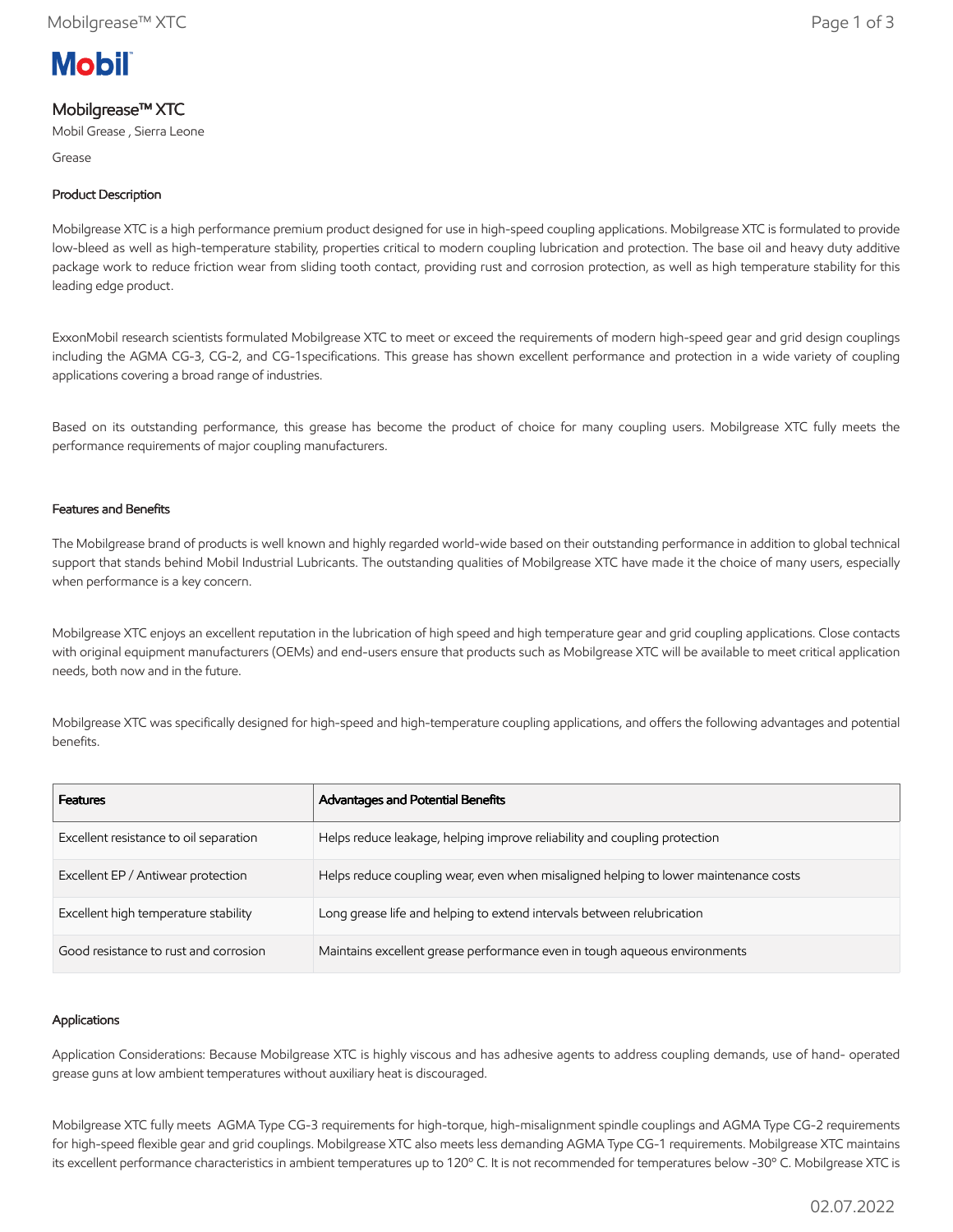## Mobilgrease™ XTC Page 2 of 3

- Grid-type flexible couplings
- Gear-type flexible couplings

## Specifications and Approvals

| This product meets or exceeds the requirements of: |
|----------------------------------------------------|
| AGMA CG-1                                          |
| AGMA CG-2                                          |
| AGMA CG-3                                          |

#### Properties and Specifications

| Property                                                               |                   |
|------------------------------------------------------------------------|-------------------|
| Grade                                                                  | NLGI <sub>1</sub> |
| Thickener Type                                                         | Lithium           |
| Copper Strip Corrosion, 24 h, 100 C, Rating, ASTM D4048                | 1A                |
| Timken OK Load, lb, ASTM D2509                                         | 50                |
| Corrosion Preventive Properties, Rating, ASTM D1743                    | Pass              |
| Centrifugal Oil Separation, High G Force, 24 h, 50 C, vol%, ASTM D4425 | 1                 |
| Four-Ball Wear Test, Scar Diameter, mm, ASTM D2266                     | 0.43              |
| Color, Visual                                                          | Dark Brown        |
| Penetration, Change from 60X to 10,000X, %, ASTM D217                  | 20                |
| Oxidation Stability, Pressure Drop, 100 h, kPa, ASTM D942              | 41                |
| Four-Ball Extreme Pressure Test, Weld Point, kgf, ASTM D2596           | 400               |
| Dropping Point, °C, ASTM D2265                                         | 279               |
| Penetration, 60X, 0.1 mm, ASTM D217                                    | 325               |
| Viscosity @ 40 C, Base Oil, mm2/s, ASTM D445                           | 680               |

#### Health and safety

Health and Safety recommendations for this product can be found on the Material Safety Data Sheet (MSDS) @ [http://www.msds.exxonmobil.com/psims](http://www.msds.exxonmobil.com/psims/psims.aspx) /psims.aspx

All trademarks used herein are trademarks or registered trademarks of Exxon Mobil Corporation or one of its subsidiaries unless indicated otherwise.

05-2022 MOBIL OIL SIERRA LEONE